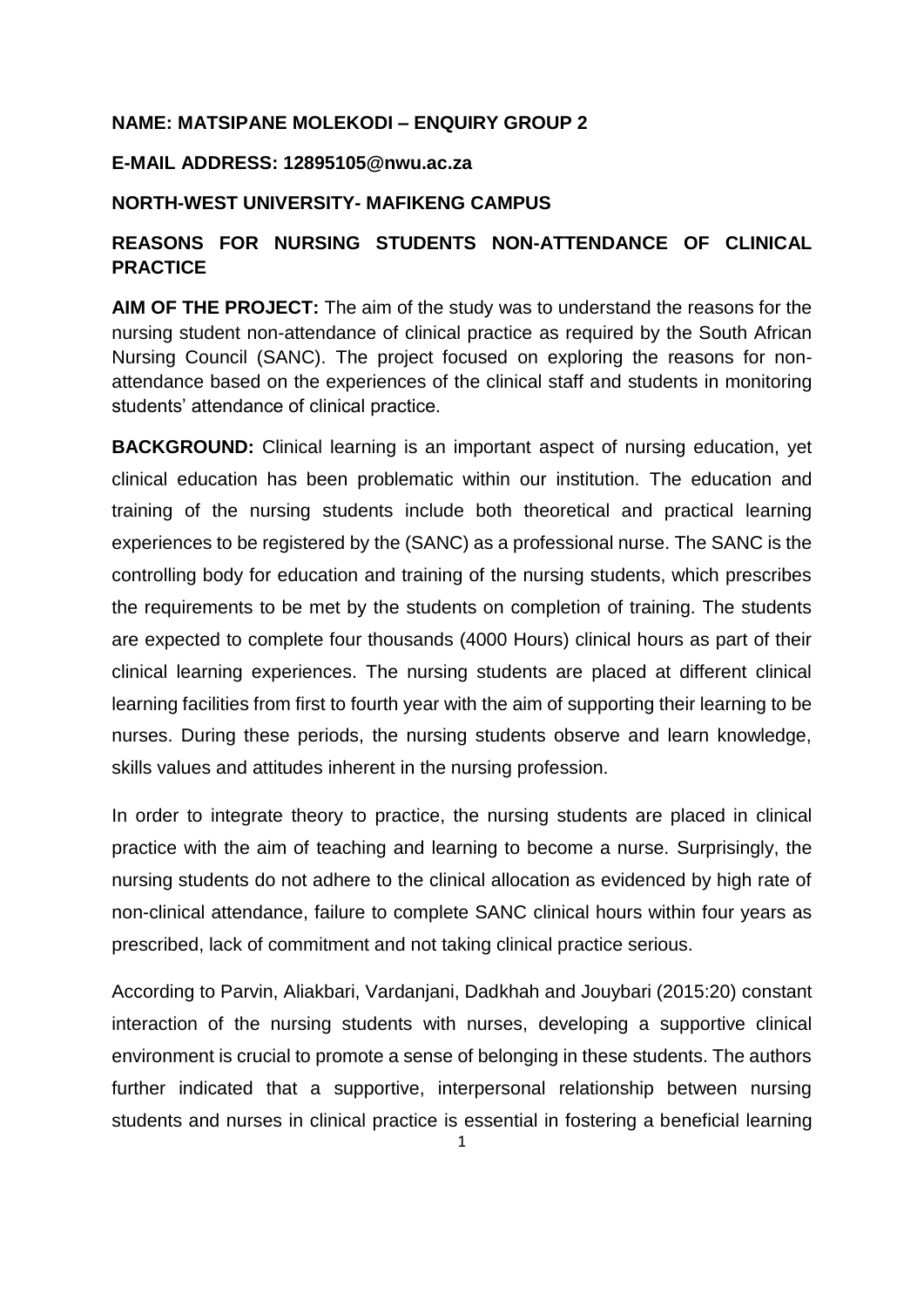environment for nursing students. Practice placement experiences are essential part of learning to become a nurse. They provide opportunities for the student to refine and further develop the skills, knowledge, values and attitudes learned in simulation laboratory and the classroom by working in real life professional facilities.

Heidari and Norouzadeh (2015:40) identified the clinical education challenges from the student's perception, such as lack of cooperation of the staff in clinical education, lack of clinical education tasks, lack of procedures to be practiced by students and lack of appropriate opportunities for learning. The quality of clinical staff's behaviour plays a critical role in the learning process of the nursing students (Ismail, Aboushady, & Eswi, 2015:96).

**CONCEPTUAL FRAMEWORK**: Conceptual framework for this project is based on Shulman signature pedagogy (2005). Shulman (2005:52) defines signature pedagogies as the type of teaching that organize the fundamental ways in which the future practioners are educated for their new profession. The framework has three dimensions, namely surface structure, deep structure and implicit structure. The surface structure deals with concrete, operational act of teaching and learning, deep structure focus on sets of assumptions about how best to disseminate a certain body of knowledge and know how, whilst the implicit structure includes moral dimension that comprises of a set of beliefs about the professional attitudes, values and disposition (Shulman, 2005:54-55).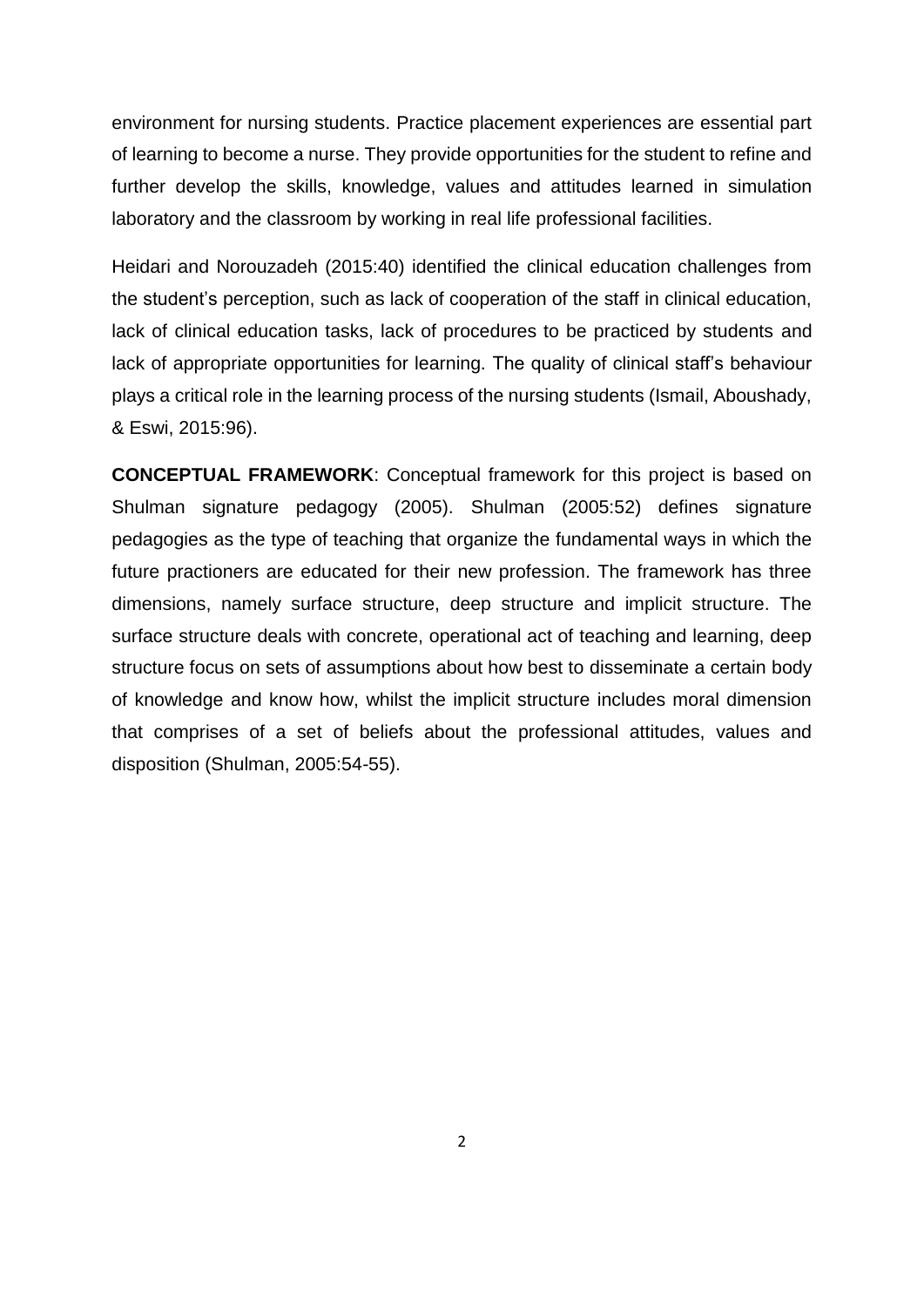



# **Process and methods:**

Descriptive naive sketches were used as a method of data collection (Giorgi in Omery, 1983:52) from the nursing students. Descriptive naïve sketches is the process whereby the question is written on the paper and allow the participants to answer one open question. The following open-ended question was written on the piece of paper and provided to each nursing student, namely: "What are your reasons for not attending clinical practice?" The fourth year nursing students as they have gone through the programme and have acquired some various clinical experiences were requested to complete the paper. The data was analysed through descriptive method of analyses by Tesch (Creswell, 1994:155).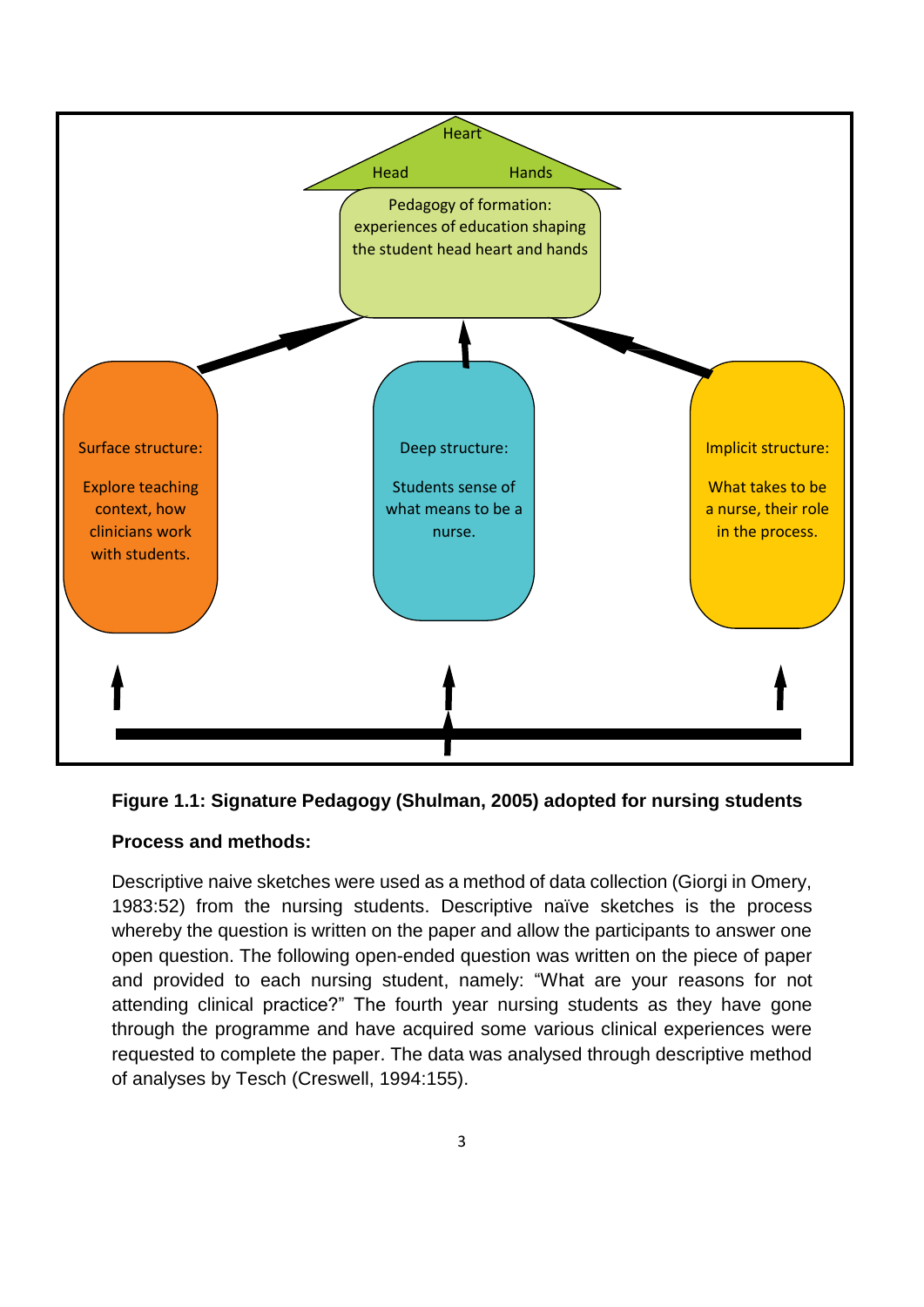**Outcomes:** From the naïve sketches, four themes emerged from the data namely attitudes of professional nurses, non-supervision by qualified nurses, social reasons and no apparent reason to attend. These themes are presented in detail and supported by direct quotations from the participants.

**Theme: 1 Attitude of professional nurses:** Attitudes of the professional nurses was cited as one of the reason for the student nurses not to attend clinical practice as required. They indicated that the professional nurses are unapproachable and not treating them well in clinical practice, 80% of participants. This was evidenced by:

The professional nurses in the clinical practice are unapproachable, rude towards us, belittling us in front of the patients and their families. They call us with names such as hey small nurse came here, university students you know nothing, where are your lecturers they must come and teach you. They are hired to teach, so they must come with you, we are overworked, so we cannot teach. They don't want to teach us, but they just send us to do activities that do not contribute to our learning. You will be send to do errands in the corridor the whole day, when are we going to learn the nursing activities.

**Theme: 2 Non-supervision by qualified nurses**: 60% of the participants indicated that they we not supervised by the qualified nurses in the clinical practice, they expected them to function as professionals. T

When we are in practice, the qualified nurses expect us to function at the same level with them, there is no supervision and guidance. They forget that we are not yet competent, we are not sure about certain procedures, and we feel not competent and need guidance. This lack of supervision and guidance makes us not to attend clinical practice as we are afraid to make mistakes. Sometimes they allocate us to do complicated procedures, and we will not know what to do, then they will shout at you.

It is therefore recommended to create a positive clinical learning climate whereby the students are protected from harm, ridicule and negative feelings and to develop a policy with guidelines for attendance of nursing students in clinical practice.

**Theme: 3 Social reasons:** The participants indicated that they are human beings with social responsibilities that needs to be attend to. Social reasons included family responsibilities, death in the family, illness of member of the family, individual illness

*The days that I did not attend clinical practice is when I was ill or my child was ill, death in the family or any family responsibilities such as cultural or religious events. Because I am staying very far, I cannot go for the weekend and come back, especially if it a cultural event, I need some days to be at home in order to comply with the traditional events.*